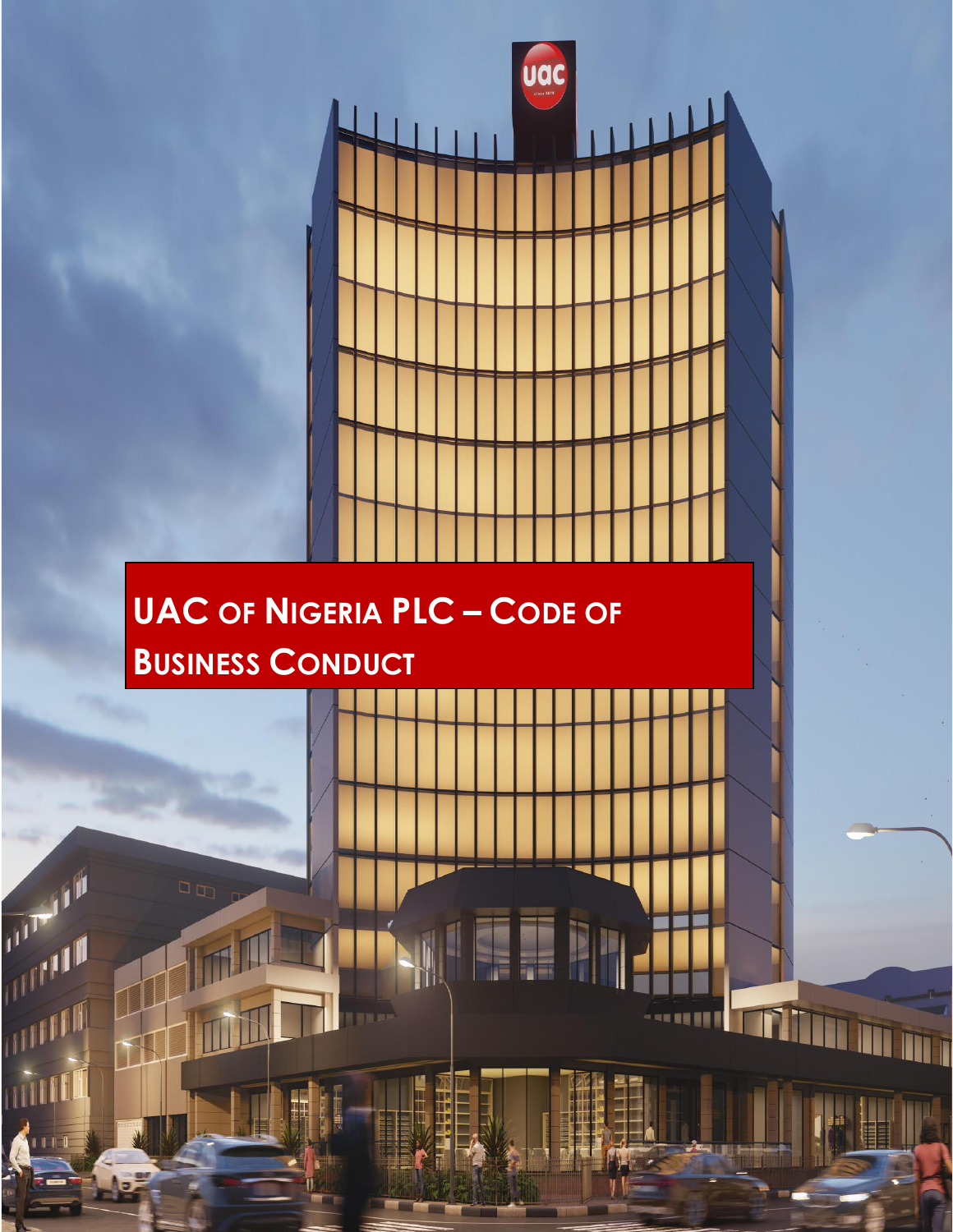# **UAC of Nigeria PLC – Code of Business Conduct**

| Document Type | <b>Document Owner</b> | Recommended By                            | <b>Security Class</b> |
|---------------|-----------------------|-------------------------------------------|-----------------------|
| <b>Policy</b> | Human Resources       | The Board Risk<br>Management<br>Committee | Unclassified          |

Suggestions for improvements to this document should be addressed to the Document Owner indicated above.

The document shall be assessed for relevance by the Document Owner and shall be reviewed periodically based on changes in the applicable law(s) and regulations.

| <b>Approved By</b>            | Date           |                 |
|-------------------------------|----------------|-----------------|
| <b>The Board of Directors</b> | April 29, 2022 | ana             |
|                               |                | <b>CHATRMAN</b> |

### **DISTRIBUTION CONTROL**

The distribution of this document is controlled by the Document Owner.

## **NOTICE AND WARNING**

Copyright © 2021, UAC of Nigeria PLC.

*This document is the property of UAC of Nigeria PLC ("UAC" or the "Company"). Circulation is restricted to UAC, and where a business requirement exists, to its subsidiary and associated companies. It must not be copied or used for any purpose other than that for which it is provided, without the express written authority of UAC. Except where expressly stated, UAC disclaims any responsibility or liability for any use or misuse of the document by any person and makes no warranty as to the accuracy or suitability of the information to any third party.*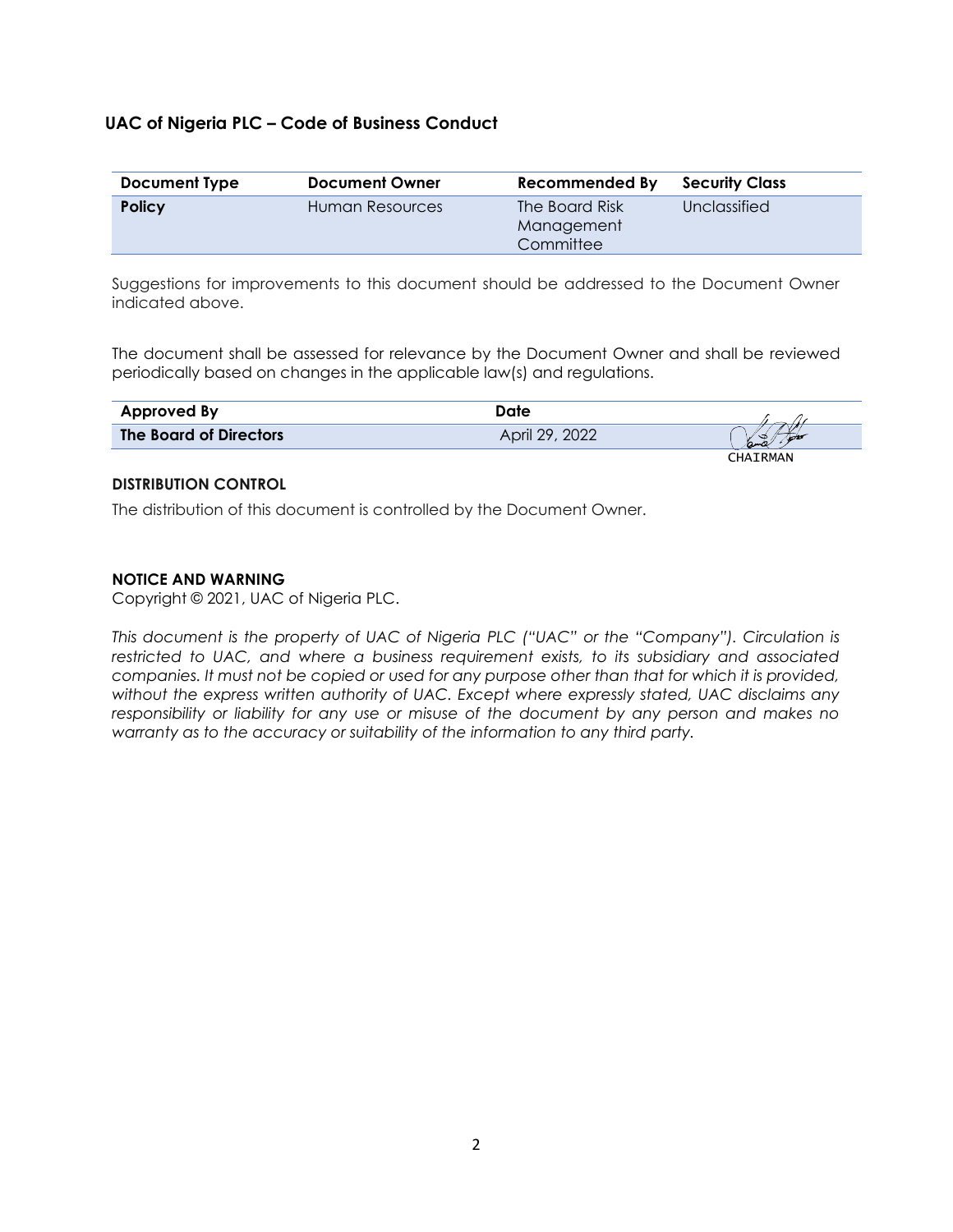## **1. MESSAGE FROM THE BOARD OF DIRECTORS**

UAC of Nigeria PLC is built on the foundation of integrity and quality product offerings and service. We are an ethical company that observes best practice and strict regulatory compliance in creating value for our stakeholders. We have a long-standing track-record of corporate responsibility dating back to 1879, and we have, over the years, made significant contributions to the social, political, and economic life of Nigeria. The continued relevance of UAC of Nigeria PLC's brand is anchored on our resilience, adaptability, and innovation.

Our visionary leaders have over the decades executed business strategies to promote growth, turnaround, renewal, and transformation. Our people are our greatest asset and we continually recognize, celebrate, and reward their contributions. Our business strategy is fueled by the needs of our customers and expectations of other stakeholders.

We have progressed from a national trading company to a focused and diversified Nigerian business with operations in food and beverages, animal feeds, paints, and quick service restaurants, with aportfolio of brands, some of which are iconic. UAC of Nigeria PLC is a holding company with subsidiary companies having strong international partnerships and joint ventures.

Our founders and past leaders handed to us a good company. We have a unique responsibility to preserve and sustain the legacy, and leave a better company for future generations. This code of business conduct ("Policy" or "Code") shall apply to all employees of UAC of Nigeria PLC and its subsidiaries ("UAC Group"). We have shared ownership of the Code, and individual responsibility to ensure a conscious, scrupulous, and deliberate adherence to its provisions. Any observed, perceived, and actual violation of any provision of the Code must immediately be reported through the internal reporting channels (i.e. respective line managers; and/or respective heads of function; and/or to the relevant head of human resources; and/or to the relevant head of risk & compliance; and/or to the relevant legal adviser; and/or or to the relevant managing director); or the KPMG Ethics Line (0703 000 0-026, 0703 000 0027, 0808 822 8888, 0708 060 1222, 0809 993 6366 or kpmgethicsline@ng.kpmg,com). It is advised that when resorting to internal reporting channels, the recipients of the complaint should not be less than two (2) persons.

It is with a great sense of history and a greater sense of responsibility for the future that we present to you this revised UAC Code of Business Conduct.

Folasope Aiyesimoju

Group Managing Director Chairman, UAC of Nigeria PLC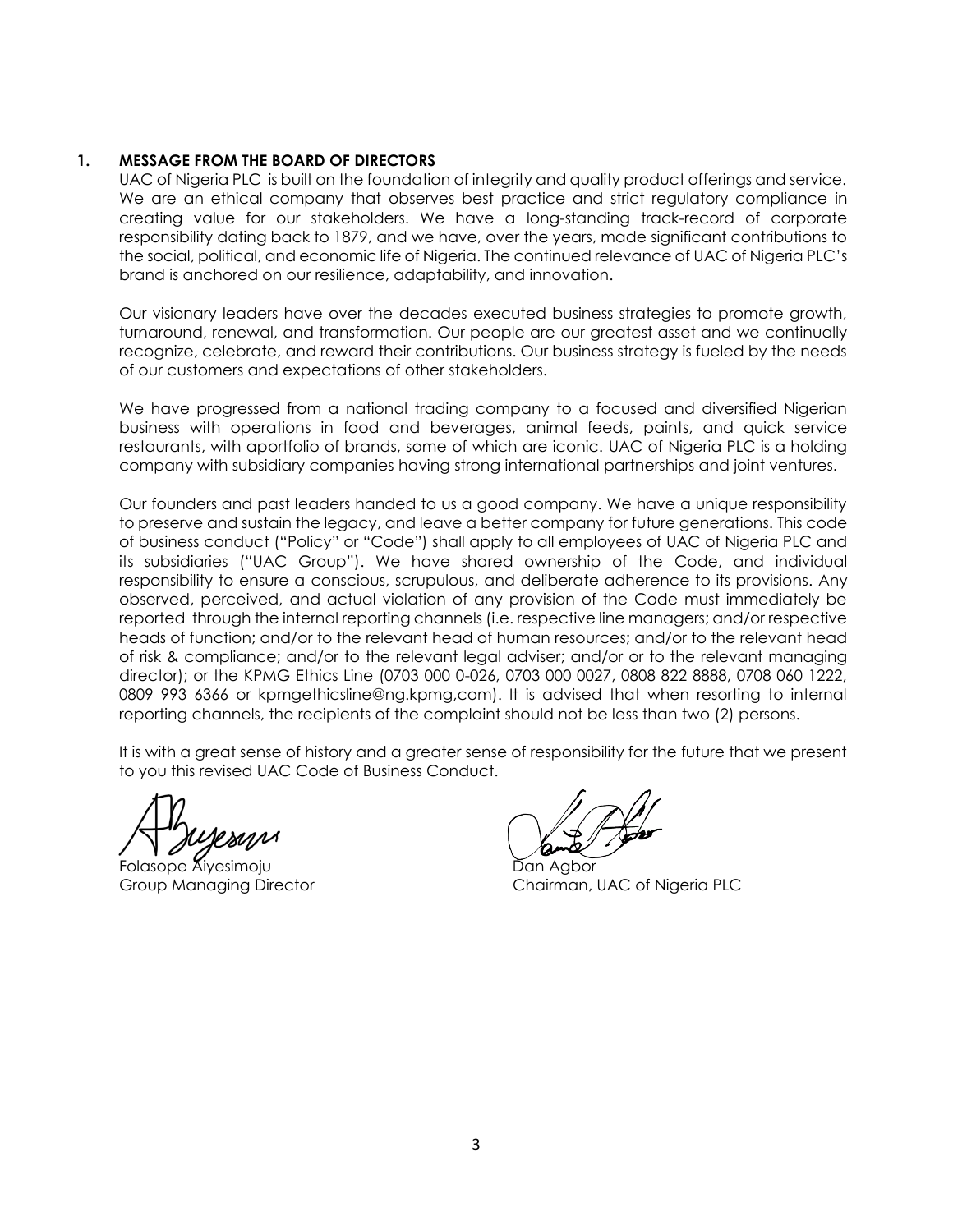## **2. OUR CORE VALUES**

### **Creating our future**

Understanding and distilling trends; identifying opportunities for driving profitable commercial outcomes.

#### **Committing and Delivering**

Setting bold targets and relentlessly pursuing them to execution.

#### **Inspiring Teams**

Building high performing teams, setting high standards and challenging colleagues to stretch for excellence.

#### **Sound Judgement**

Understanding key value drivers and demonstrating sound judgment in deciding among competing options.

### **Teamwork**

Understanding the full strength of the Company and collaborating to deliver the right combination of resources on every situation.

### **Authenticity and Integrity**

Principled, ethical leadership, consistent candor.

#### **Enthusiasm**

Clearly "on board" with the mission, lives and breathes the Company.

### **3. SCOPE**

This Policy sets out the rules and principles that guide employees within the UAC Group when acting for and on behalf of UAC of Nigeria PLC or its Subsidiaries. The term "UAC" and the "Company" as used in this Code covers the holding company - UAC of Nigeria PLC, and its Subsidiary Companies.

"Employees" are all those employed by or in the Company, regardless of the type of contract (temporary or permanent).

The contents of this Code must be brought to the attention of customers, suppliers, agents, contractors, consultants, and service providers who plan to or do business with the Company.

Every employee will receive a copy of this Code as may be amended from time to time. Employees are required to abide by the provisions of the Code at all times.

## **4. STANDARD OF CONDUCT**

UAC Group values integrity and holds high ethical standards. Our reputation for honest, open, and dependable business conduct, built over the years is an asset just as our people and brands.

We conduct our operations with respect for human rights, and the interest of our employees and all of our stakeholders.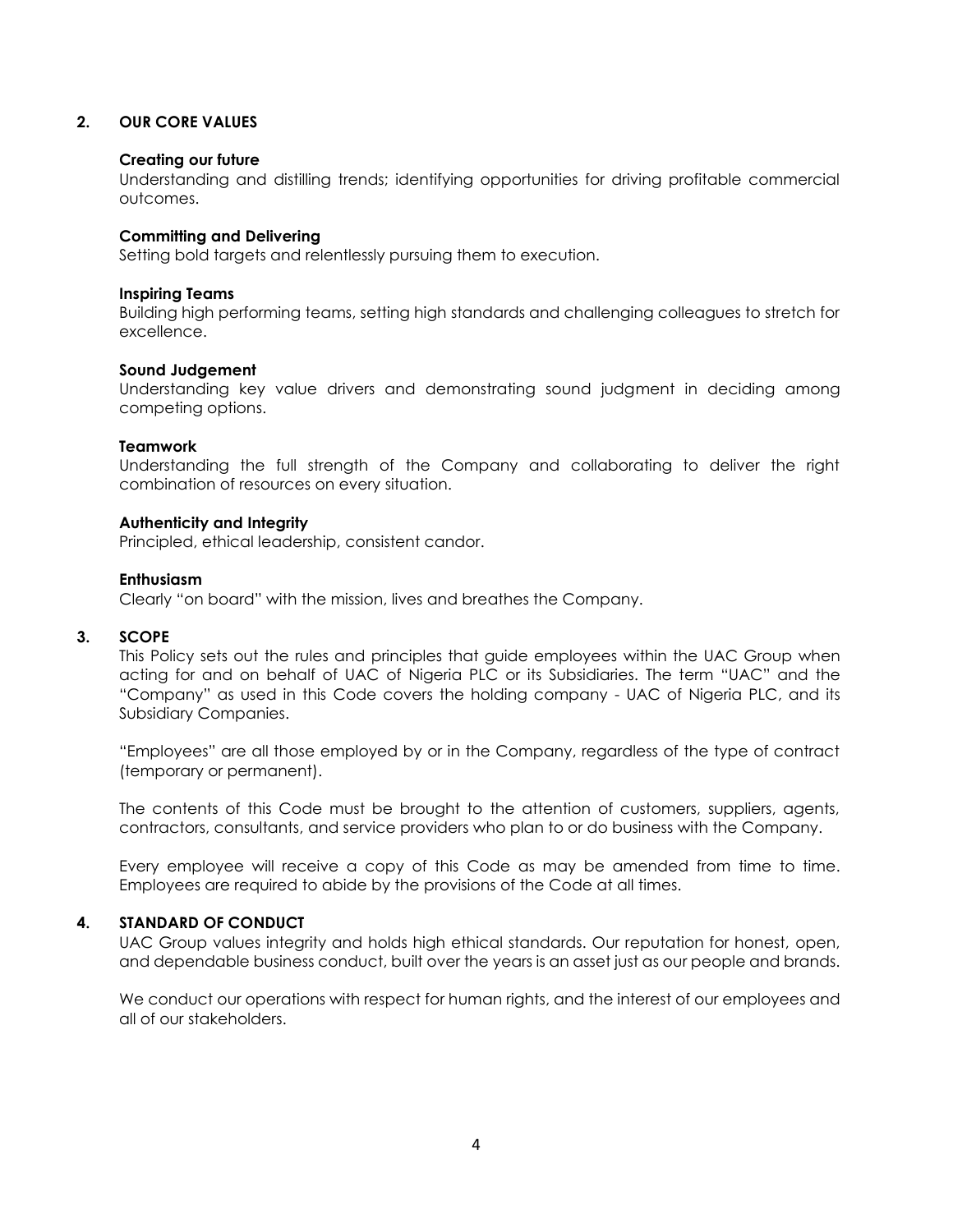## **5. EMPLOYEES**

The Company's working environment is diverse - there is respect for the individual and everyone feels responsible for the performance and reputation of the Company.

We recruit employees soly on the basis of qualifications and abilities needed for the work to be done.

- We provide equal opportunity to employees based on merit and do not permit discrimination.
- We are committed to providing healthy and safe working conditions for all employees.
- We provide clearly-communicated performance goals and performance standards, training, information, and authority needed to do a good job.
- We recognize, reward, and promote employees based on performance.
- We will develop and enhance each individual's skills and capabilities.
- We will maintain good communication with employees and promote regular fora for interaction and timely dissemination of the Company's information and consultation procedures.
- We will respect the human rights, dignity, and privacy of the individual and the right of employees to freedom from discrimination, freedom of association, freedom of expression, and fair hearing.
- We will not tolerate employees being subjected to physical, sexual, racial, psychological, verbal, or any other form of harassment or abuse.
- We do not tolerate any form of forced or child labour on the part of our customers, suppliers, agents, contractors, consultants, and service providers.

## **6. SHAREHOLDERS**

UAC Group will conduct its operations in line with best practice and rules of good corporate governance. We aim to provide sustained profitable growth and superior value to our shareholders.

We will provide timely, regular, reliable, accurate, and clear information on our activities, structure, financial situations, and performance to all stakeholders.

### **7. CUSTOMERS**

UAC Group is committed to providing products and services which consistently offer value in terms of price, availability, accessibility, service, functionality, quality, and are safe for their intended use. Our products and services will be accurately labelled, advertised, and communicated.

We value our partnership with customers and consumers, and will treat them in the same manner, we expect to be treated.

We will not mislead our customers nor offer, promise, or provide anything to them in exchange for any inappropriate advantage to the company. Our products will be presented to our customers and consumers in an honest and forthright manner.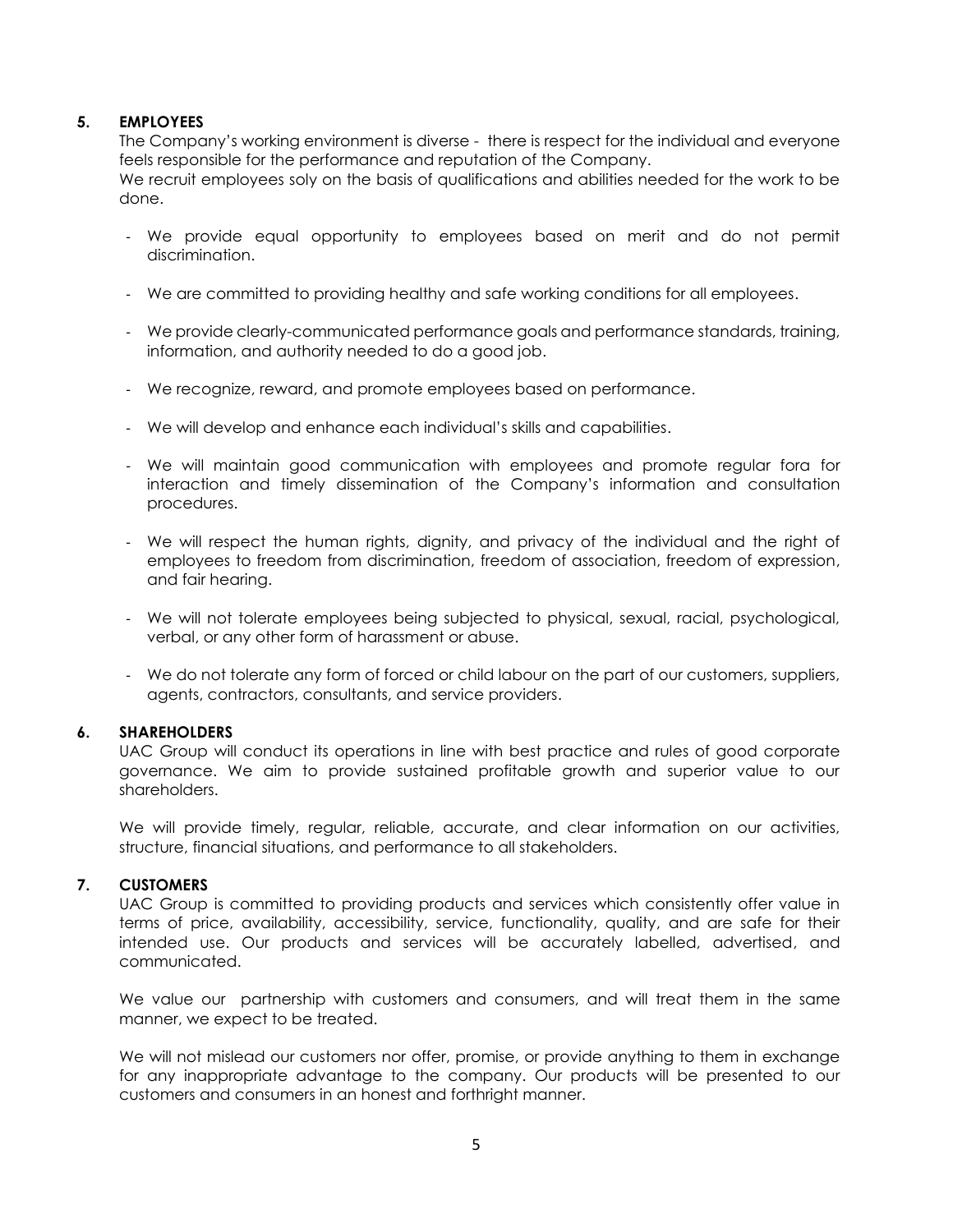## **8. BUSINESS PARTNERS**

We are committed to establishing mutually beneficial relationships with our business partners. We expect our partners to adhere to principles consistent with those set out in this Code.

### **9. SOCIETY & COMMUNITY**

We strive to be a good corporate citizen by fulfilling our responsibilities to the societies and communities in which we operate.

### **10. CONFIDENTIALITY**

Employees are not to disclose confidential information about the Company to persons that are not authorized to have such information or may use the information for personal gain or otherwise misuse the information.

Employees are obliged to protect the Company's confidential information at all times even after employment ends.

If your spouse/child/ward/parent(s)/siblings(s) works for a customer, supplier, contractor, service provider, or competitor of the Company, you must disclose this information to the Company through the appropriate channel

### **11. PRIVACY**

The Company respects the privacy of all employees, business partners, and consumers. We shall handle personal data responsibly and in compliance with Nigerian Data Protection Regulations 2019 and all other applicable privacy laws and internal policies. Employees who handle the personal data of others must:

- o Act in accordance with applicable laws
- o Act in accordance with relevant contractual obligations
- o Collect, use, and process such information only for legitimate business purposes
- o Limit access to the information to those who have a legitimate business purpose for accessing the information; and
- o Take care to prevent unauthorized disclosure

## **12. OBEYING THE LAW**

UAC Group as a responsible corporate citizen, will carry out its operations and transact business within the laws and regulations of its operating environment.

Our employees will be required to comply with the laws and regulations of the territories where we operate in and outside Nigeria. Wherever relevant laws and regulations are more restrictive than the provisions of this Code, those laws and regulations shall prevail over the provisions in this Code.

Employees will abide by and apply all Company policies, procedures, and standards as far as these do not conflict with the laws of the country.

## **13. CONFLICT OF INTEREST**

All employees are expected to act loyally and faithfully while making business decisions that may impact the Company. Employees are expected to avoid personal activities and financial interests or dealings that could conflict with their responsibilities to the Company or deprive the Company of legitimate information for personal gain.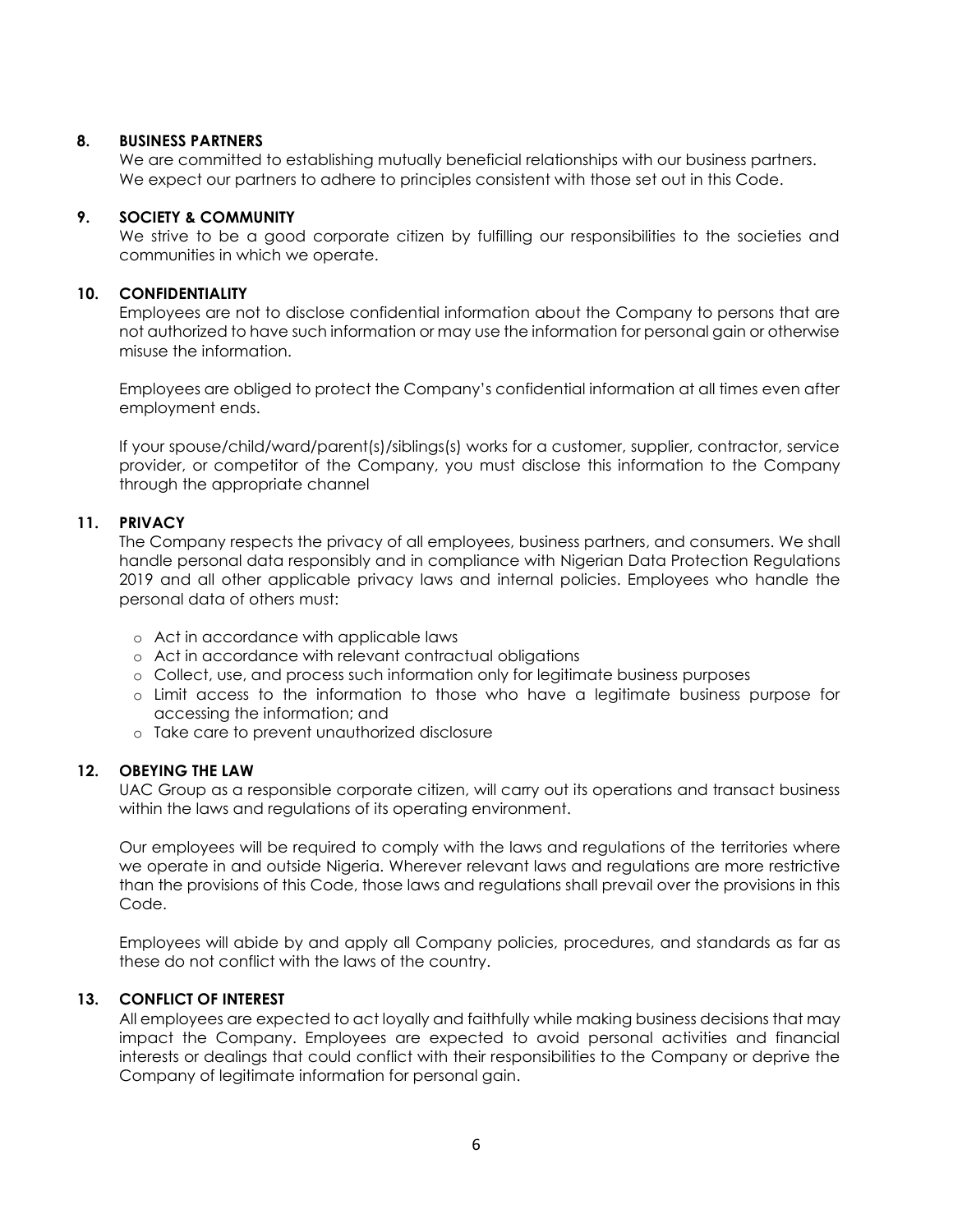No employee shall do business with the Company as a customer, supplier, agent, contractor, consultant, or service providers. An employee's spouse partner, child, parents, siblings, nephews, nieces, aunts, uncles, grandparents, and grandchildren, including those who are so by virtue of marriage may do business with the Company with full disclosure by the employee to the Company through the appropriate channel.

Employees who find themselves in the above situations are expected to fill and sign a Disclosure Form which shall be brought to the attention their line manager as well as the relevant person in charge of risk and compliance, and the relevant executive committee.

Outside employment and affiliations can result in a conflict of interest. For example, serving as an officer or director, or acquiring or maintaining an ownership interest in a customer, supplier, or competitor of the Company. In other cases where there is no conflict of interest in line with extant company policy, employees can only serve as a Non-Executive Directors, Trustees, Advisers or Consultants to any other company with the prior written approval of the relevant managing director.

Employees are expected to avoid engaging in any activity which is, or could be construed as, detrimental to the Company. UAC employees must not use their positions to seek gains for themselves or their close family relatives.

## **14. BUSINESS INTEGRITY**

### **Bribery**

No employee may request, offer, promise, or give a financial or other advantage to another person with the intention that the advantage will induce such a person to perform improperly a relevant function or activity. Any demand for, or offer of, a bribe must be rejected immediately and reported to management.

### **Fraud**

Employees shall not for personal interest or gain (whether acting alone or in connivance with a third party) intentionally misstate or misrepresent facts/ figures in an invoice, bill, or other documents because of which the company will suffer a loss as a result of overpayment or short supply of goods or services or alteration in the quality specification.

### **Corruption**

An act of corruption occurs when one intentionally offers, promises or provides anything of value to a public official, either directly or indirectly, for the purpose of influencing that official, so as to obtain or retain business or other advantages. Employees shall not engage in acts of corruption for or on behalf of the Company and are expected to report any attempt by a Government official to extort from the Company.

## **15. INSIDER TRADING**

Trading in company securities based on insider information, often known as 'insider trading,' is a criminal offence in Nigeria and many other countries.

Information about any listed company which is not generally available to the public and which could affect the price of the securities of the company is inside information. Anything to which a reasonable investor would attach importance in deciding, whether to buy, sell or retain such securities, is also inside information if it is not publicly known. It is the employee's responsibility to ensure that he does not breach insider trading rules.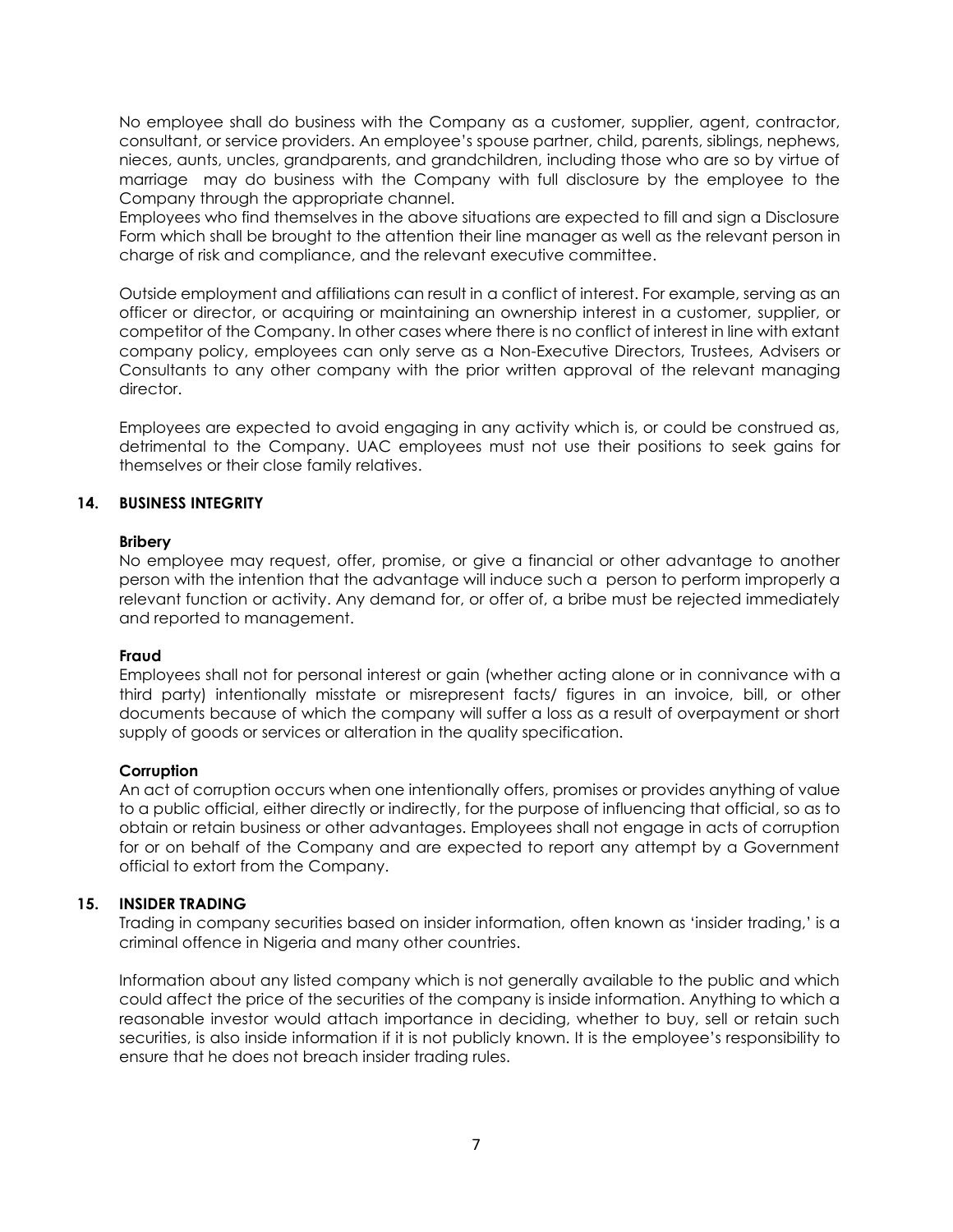No Director, persons discharging managerial responsibility and Adviser of the Company and their connected persons shall deal in the securities of the Company when the trading window is closed as defined by the Company or law and regulation from time to time.

You must not buy or sell the Company's securities (shares) if you have inside information or confidential information about the Company, nor should you request another person to do the same on your behalf or advise others to do the same based on such information. This prohibition applies even after leaving the services of UAC.

Employees shall not speak to or answer the question of any investor, analyst, or the press on a year or quarter-end results of the Company during a close period as defined by law or regulation of the country or under the Company's policy from time to time.

You may contact the Company Secretary/Legal Adviser for guidance before trading in the Company's securities.

### **16. INTELLECTUAL PROPERTY**

The Company's trademarks, copyright, patents, trade secrets, domain names, and related rights are protected by Intellectual Property laws, to assure our consumers/customers that the UAC products they buy are genuine.

Trademark and related laws protect our brands. Copyrights protect our communications, unique advertising messages, and designs. Our trade secrets, such as formulations, recipes, processes, price lists, and customer lists, enable us to offer consumers unique products and provide a competitive advantage in the market. Our patents protect our inventions such as our unique technologies and production methods.

Infringing products are products that lead consumers to mistakenly confuse them with, or falsely link them to, UAC products. These can range from similarly named and/or designed products, to unrelated products using similar names, logos, packaging shapes, trade dress, colours, or designs.

Employees should promptly report any suspected counterfeit, adulterated, fake, or product infringements so that we can act and limit any potential negative impact on the Company. We are all duty-bound to respect the intellectual property of the Company, by not divulging them or trading them off to a competition or unauthorized individuals and organisations. We are also expected to respect the intellectual property of other organisations.

### **17. DATA MANAGEMENT & SECURITY**

We will take reasonable steps to prevent unauthorized access to the information we are responsible for or entrusted with, by keeping our user identity secured, creating strong passwords, and using systems responsibly. We will also protect the Company's information assets from accidental or unauthorized disclosure.

We will take particular care when people join, move, or leave the Company that their information access requirements are correctly provided, changed, or removed. The Company reserves the right to inspect all materials stored on its computer systems.

We are required by laws, regulations, and business purposes to keep certain types of information for a specific period which we must follow.

Employees shall familiarize themselves and comply with the company's data security and information technology policies in force or issued and notified from time to time.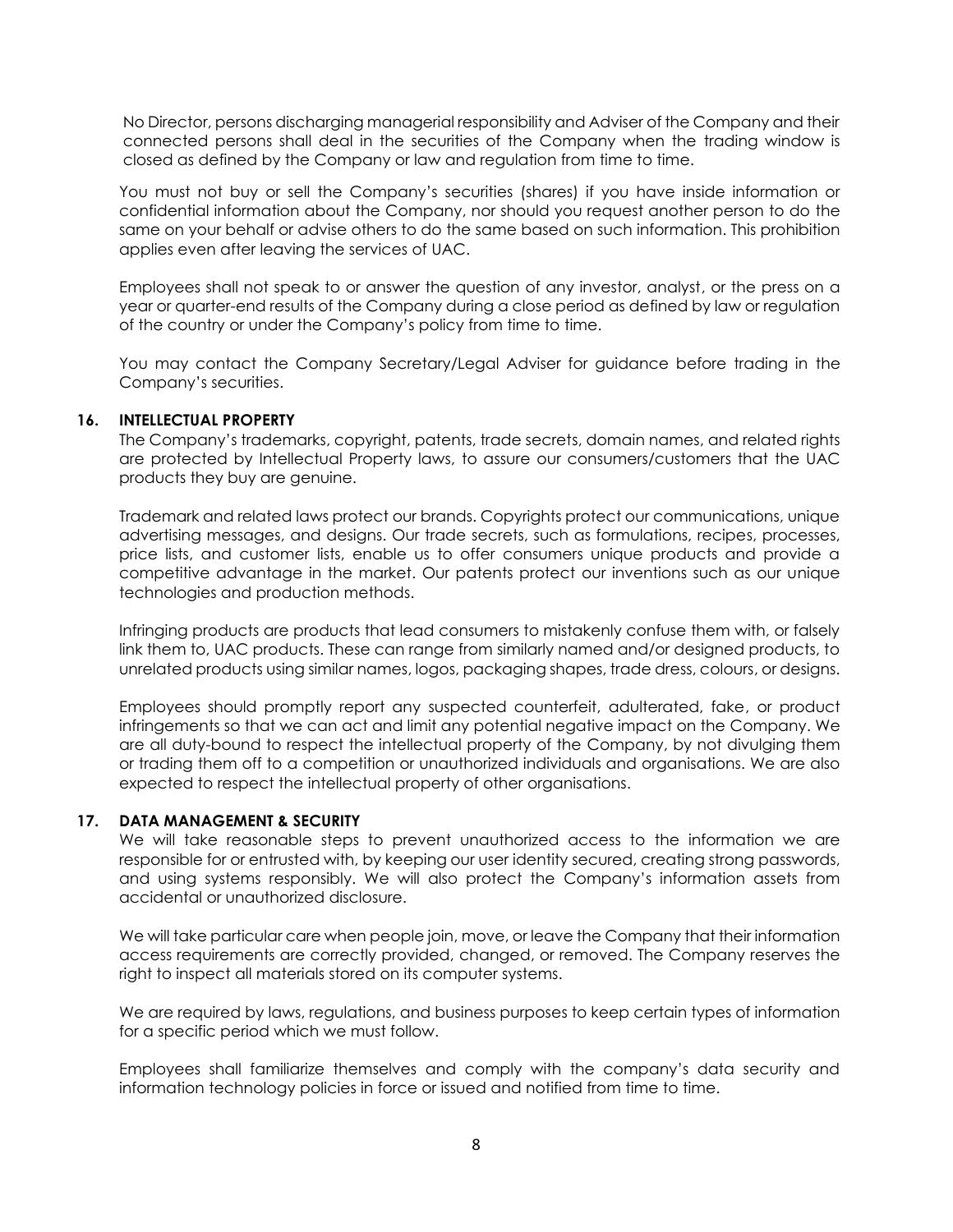### **18. EXTERNAL COMMUNICATIONS**

In today's interconnected world, it is critical that stakeholder communications are managed according to processes and rules which are well understood across the Company. By 'stakeholders' we mean shareholders, investors, employees, media, communities, governments, business partners, customers, and consumers.

Employees will not make public or press statement(s), write or address the press where the subject matter is concerned with the Company or any of its business units without prior clearance from the relevant managing director

Employees will not make political or policy pronouncements in their official capacity where the same can be construed as the Company's position or opinion.

Communication to stakeholders will be by authorized personnel of the Company in line with the existing policy on granting interviews and communicating to stakeholders.

Employees will not give any letter of recommendation or reference on behalf of the Company to a service provider (Supplier, Contractor, Customer, Consultant, Professional Adviser, etc.) without approval from the Head of Business Unit. For personal reference, employees should ensure they conduct rigorous and satisfactory background checks before giving any letter of recommendation or reference to any person. Under no circumstance should an employee give any such recommendation or reference on the Company's letter head paper.

### **19. COMPANY ASSETS**

Employees will not make use of any property, asset, or resources belonging to the Company for any purpose (including personal use or gain) other than for their intended business purposes or as approved.

- Employees will not destroy or dispose of any Company assets, property, resources, accounts, records, or any other documentation without approval.
- Employees will not travel with any companion at Company's expense without prior approval.
- Employees will take appropriate precautions to prevent theft, damage, or misuse of the Company's resources.

## **20. ENTERTAINMENT AND GIFTS**

Entertainment and gifts should be accepted and given responsibly. We offer and accept business entertainment and gifts provided that the entertainment or gifts in question are modest, appropriate, and consistent with reasonable business practice, and permissible under applicable laws. Gift offered to the Company must not exceed maximum monetary value of ₦25,000. Based on the Company's discretion, gifts received from business associates may be distributed amongst staff or donated to charity. Cash gifts should never be accepted or given. Non-cash gifts or entertainment should not be given or accepted if the impression is created that an improper business advantage could be secured.

If an employee is not certain whether it is legal or contractually permitted to offer, donate, or receive a business gift or entertainment of any kind, the employee should not offer, donate, or receive it without consulting her/his Line Manager, Head of Department, or the Head of Human Resources.

### **21. HEALTH, SAFETY & ENVIRONMENT**

UAC is a socially responsible organisation that is committed to ensuring that it provides a safe and healthy environment for its employees and every lawful visitor to its premises.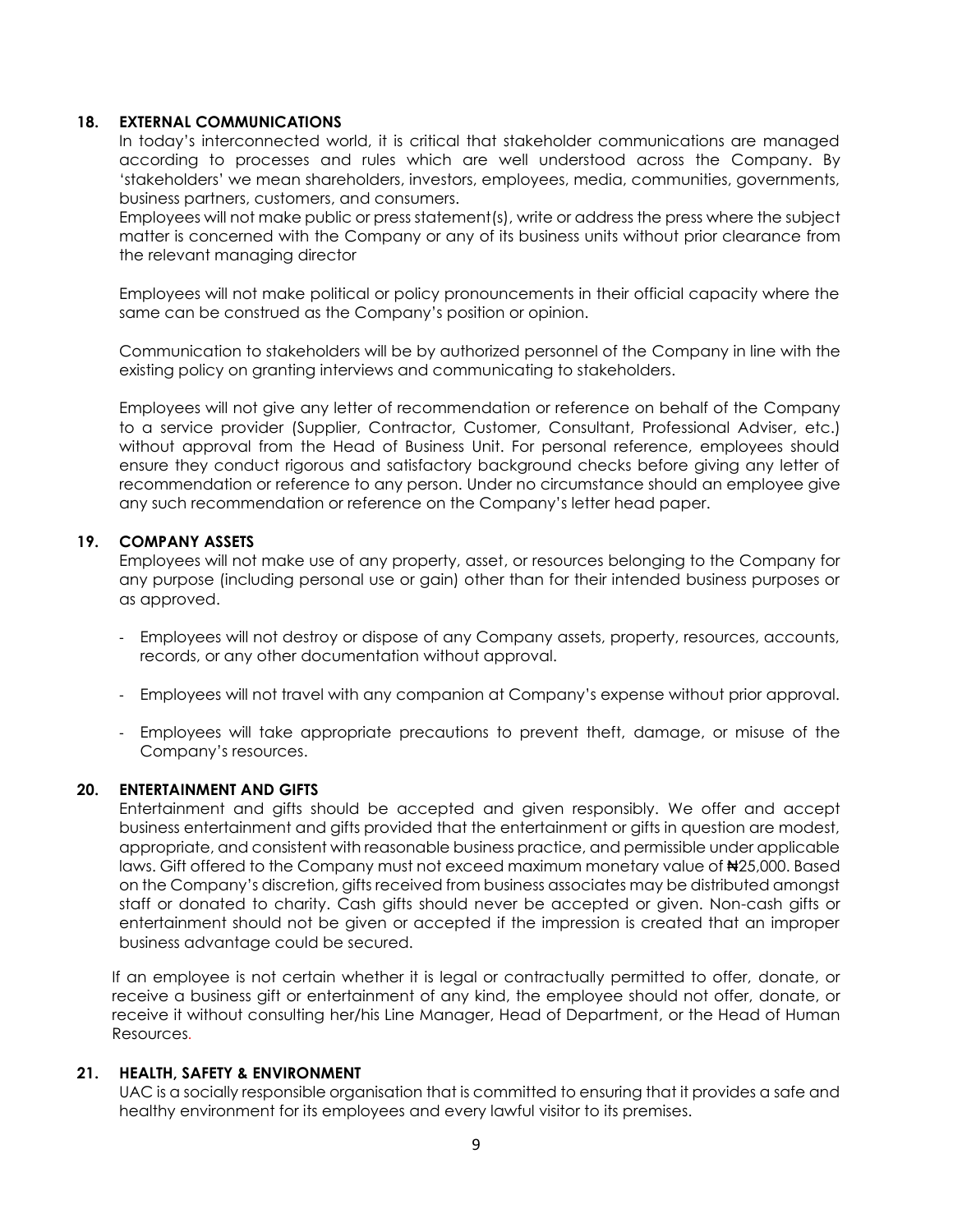- We will conduct our operations in compliance with applicable health, safety, and environmental laws and regulations, company standards, procedures, practices, and policies in the workplace.
- We will, in carrying out our operations, ensure that we do not cause any harm to the environment in which we operate.
- Every employee should be aware of applicable safety and health policies, programmes and regulations and ensure that we avail ourselves of appropriate training for our role to conduct our activities in a safe, healthy, and responsible manner.

## **22. COMPETITION**

We support free enterprise and seek to compete fairly, ethically, and within the framework of applicable competition laws.

We will not unfairly undermine the products of a competitor and any comparisons we may draw between our products and those of competitors will, to the best of our knowledge, be accurate and factual.

We will not engage in any illegal or illicit activity to obtain competitive advantages. We will not accept, disclose, or use information that we know or have reason to believe was disclosed to us in breach of the confidentiality agreement between a third party and one of our competitors.

### **23. MONEY LAUNDERING**

Money laundering is the criminal practice of filtering money that has come from illegal activities through a series of transactions to 'clean' and give it the appearance of being from legitimate sources.

All employees need to be conscious of circumstances that may indicate improper transactions. This includesoccasions when a customer is unwilling to provide personal or business background information, wishes to receive or disburse funds into or from multiple accounts, wishes to pay with large amounts of cash or appears unconcerned with price, commissions, or other transaction costs.

Payments from customers must be drawn on bank accounts titled in the name of the invoiced customer; similarly, payments due to a vendor, supplier, service provider, or other third parties. Any exceptions to these policies must be pre-approved by the relevant managing director.

## **24. POLITICAL ACTIVITIES**

It is permissible for the Company to make a political contribution, provided that all political contributions shall be lawful; authorised in advance by the relevant board of directors; and fully recorded in the relevant company's books.

## **25. GOVERNANCE & COMPLIANCE**

The changes in our corporate governance are designed to strengthen the boards of directors' oversight of management and to serve the long-term interest of shareholders, employees, and other stakeholders.

The Senior Management of the Company is responsible for ensuring that this Code is communicated to, understood, and observed by, all employees. Day-to-day responsibility is delegated to the relevant functional heads.